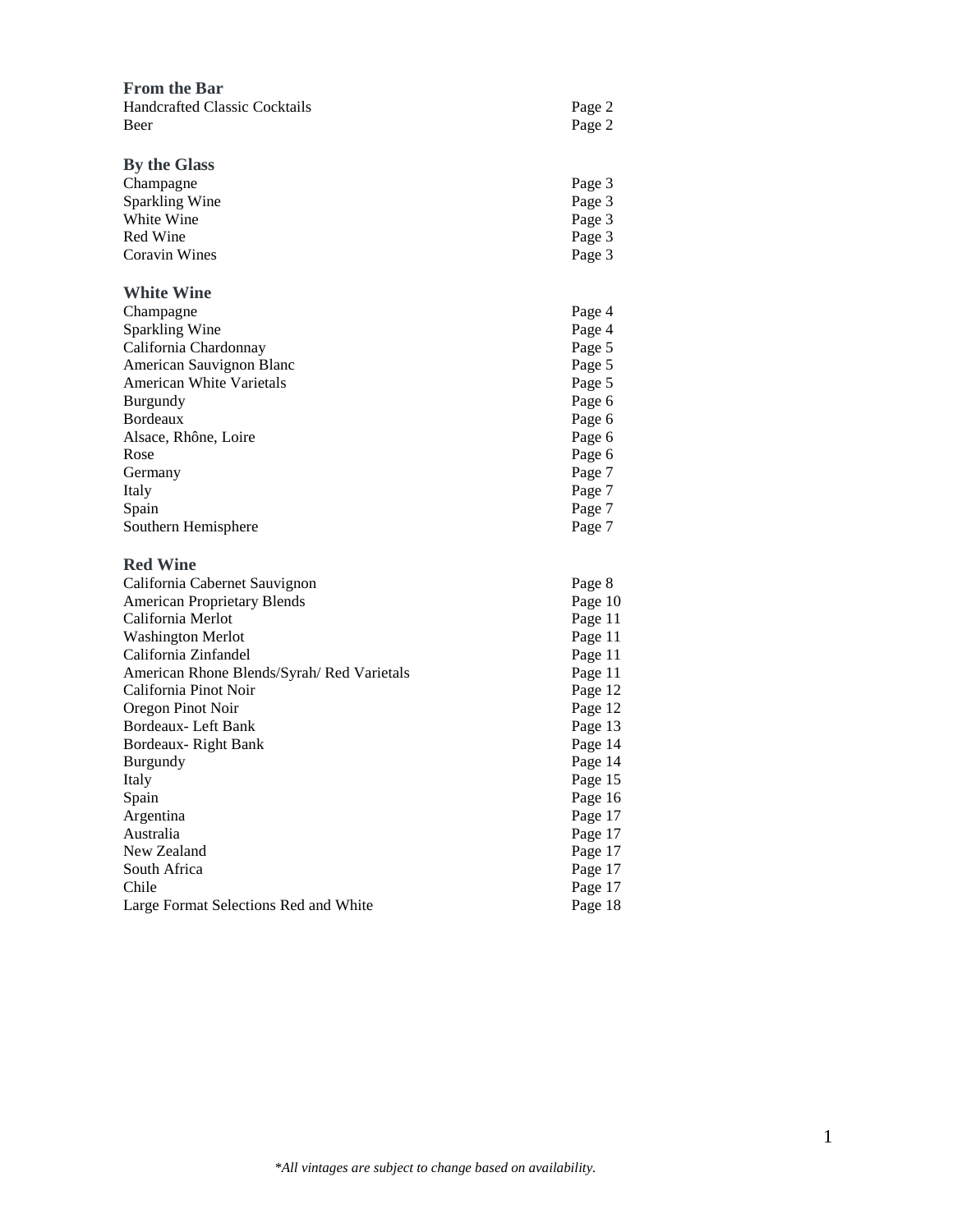#### **Handcrafted Cocktails**

*All of our handcrafted cocktails are proudly prepared with the finest spirits and fresh ingredients.*

#### **DP Mule** 18

Tanqueray 10, Fresh Lime Juice, Fresh Raspberries, Fresh mint, Ginger Beer

#### **Rum Sazerac** 19

Zacapa 23, Peychaud Bitter, Brown Sugar Syrup, Absinthe Spray

### **Fleur de Paradis** 23

Hendricks, St-Germain, fresh Grapefruit juice, Fresh Lemon Juice, Orange Bitters, Homemade syrup, topped with Champagne

#### **New Gin Fizz** 19

The Botanist Gin, Fresh Lime Juice, Fresh Cucumber, Basil, Chandon Sparkling wine

# **smokeD Phashion** 24

Knob Creek Rye, Orange Bitters and Angostura Bitters, Brown Sugar, Cherry, Burnt Orange Peel

### **Carajillo** 17

# *(After dinner cocktail)* Espresso, Licor 43, Lemon zest, cinnamon

#### **Beer**

| Duvel Golden Ale, Belgium                                  | 10 |
|------------------------------------------------------------|----|
| Lagunitas Little Sumpin' Sumpin' Ale, Petaluma, California | 9  |
| Sierra Nevada Pale Ale, California                         | 8  |
| Hollywood Pilsner, Hollywood, Fl                           | 10 |
| Funky Buddha Hop Gun IPA, Fort Lauderdale, Fl              | 10 |
| Samuel Smith Oatmeal Stout, United Kingdom                 | 9  |

**Selections by the Glass**

### CHAMPAGNE AND SPARKLING WINE

|                | Prosecco, Col de' Salici, Conegliano Valdobbiadene, Italy |  |
|----------------|-----------------------------------------------------------|--|
| Veuve Clicquot |                                                           |  |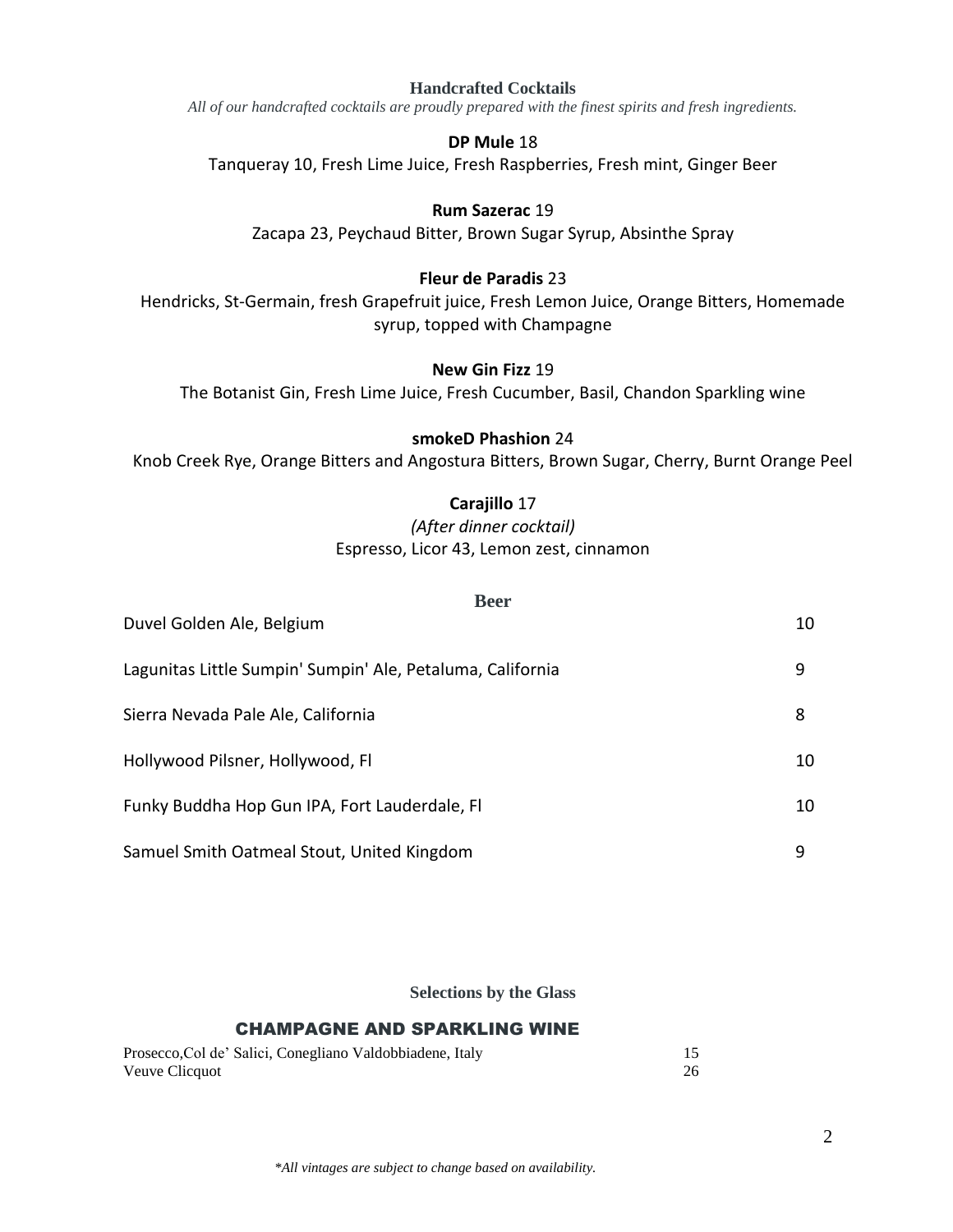| Nicolas Feuillatte Rosé, Chouilly, France                 | 42 |
|-----------------------------------------------------------|----|
| <b>ROSÉ WINE</b>                                          |    |
| Bodvár N° 5 Rosé House of Rosé, Côtes de Provence, France | 17 |
| Bodvar N° 1 Pearly House of Rosé, Languedoc, France       | 16 |
| <b>WHITE WINE</b>                                         |    |
| Squealing Pig, Sauvignon Blanc, Marlborough, New Zealand  | 15 |
| Macon-Lugny, Les Charmes Chardonnay, France               | 16 |
| Ferrari-Carrano, Tre Terre, Chardonnay, Russian River     | 21 |
| Terra d'Oro, Chenin Blanc, Viogner, Clarksburg            | 15 |
| Ruffino Il Ducale, Pinot Grigio, Friuli, Italy            | 14 |
| Prüm-Blue Riesling, Mosel, Germany                        | 17 |
| <b>RED WINE</b>                                           |    |
| Pali, Alphabets, Pinot Noir, Willamette, Oregon           | 21 |
| Northstar, Merlot, Columbia Valley, Washington            | 19 |
| Clos de los Siete Malbec, Mendoza, Argentina              | 18 |
| Tauzinot L'Hermitage, Bordeaux, St. Emilion, France       | 22 |
| Bieler Pere & Fils, Cotes du Rhone, France                | 20 |
| Guado Al Tasso, Il Bruciato Tuscany, Italy                | 22 |

| ———————————————————————————————                          |     |
|----------------------------------------------------------|-----|
| Guado Al Tasso, Il Bruciato Tuscany, Italy               | 22. |
| Penfold's, Max's Shiraz/Cabernet, South Australia        | 19. |
| Bianchi, Zinfandel, Paso Robles, California              |     |
| Bellacosa, Cabernet Sauvignon, North Coast, California   | 19. |
| Austin Hope, Cabernet Sauvignon, Paso Robles, California | 30. |
|                                                          |     |

## **Coravin Selections by the Glass**

#### WHITE WINE

| Far Niente Chardonnay, Napa Valley 2017    | 48 |
|--------------------------------------------|----|
| Chateauneuf Du Pape Blanc Chapoutier 2016  |    |
| Chassagne Montrachet Latour Cailleret 2015 |    |

### RED WINE

| Cabernet Sauvignon Nickel & Nickel, Quicksilver 2014                        | 55  |
|-----------------------------------------------------------------------------|-----|
| Cabernet Sauvignon, Rodney Strong Alexander's Crown 2014                    | 55  |
| Jordan Cabernet Sauvignon Alexander Valley 2005 Library wines               | 75  |
| Pommard Latour Epenots 2016 France                                          | 80  |
| Penfolds, Grange, Shiraz (*Vintage subject to change based on availability) | 125 |
| Château Haut-Brion, Pessac-Leognan 2007 France                              | 350 |
| Château Margaux, Margaux 1999 France                                        | 400 |
| Château Latour, Pauillac 1998 France                                        | 475 |
| Château Petrus 1997 France                                                  | 500 |
|                                                                             |     |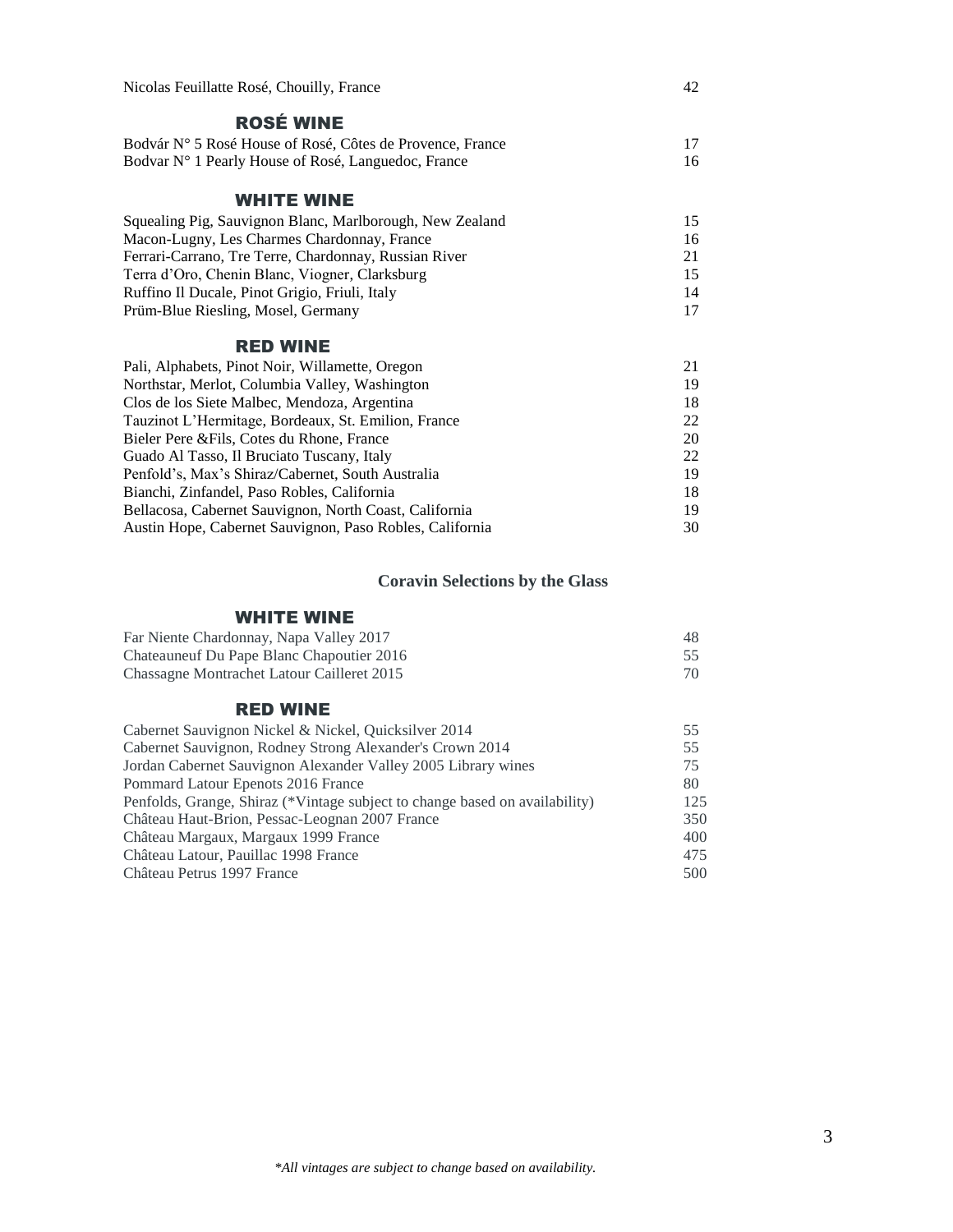### **CHAMPAGNE**

| <b>BRUT</b> |                                                 |                                                             |        |               |
|-------------|-------------------------------------------------|-------------------------------------------------------------|--------|---------------|
| <b>BIN</b>  |                                                 | <b>VINTAGE</b>                                              |        | <b>BOTTLE</b> |
| 100         | Ayala, Zero Dosage, Aÿ                          | N/V                                                         |        | 150.00        |
| 105         | Louis Roederer, Brut Premier, Reims             | $\ensuremath{\text{N}}\xspace/\ensuremath{\text{V}}\xspace$ |        | 109.00        |
| 107         | Perrier-Jouët, Epernay                          | $\ensuremath{\text{N}}\xspace/\ensuremath{\text{V}}\xspace$ |        | 95.00         |
| 108         | Pol Roger, Extra Cuvee Reserve, Epernay         | $\ensuremath{\text{N}}\xspace/\ensuremath{\text{V}}\xspace$ |        | 140.00        |
| 109         | Ruinart, Blanc de Blancs, Reims                 | $\ensuremath{\text{N}}\xspace/\ensuremath{\text{V}}\xspace$ |        | 175.00        |
| 10013       | Taittinger, La Francaise, Reims                 | $\ensuremath{\text{N}}\xspace/\ensuremath{\text{V}}\xspace$ |        | 125.00        |
| 111         | Veuve Clicquot "Yellow Label", Reims            | N/V                                                         |        | 120.00        |
| 112         | Armand De Brignac                               | N/V                                                         |        | 490.00        |
|             | <b>CUVÉE DE PRESTIGE</b>                        |                                                             |        |               |
| 131         | De Venoge, Louis XV, Epernay                    | 1995                                                        |        | 240.00        |
| 114         | Dom Pérignon, Epernay                           | 2009                                                        |        | 350.00        |
| 115         | Dom Ruinart Brut, Reims                         | 1996                                                        |        | 550.00        |
| 116         | Cristal, Louis Roederer, Reims                  | 1985                                                        |        | 1200.00       |
| 118         | Cristal, Louis, Roederer, Reims                 | 2007 / 2008                                                 |        | 550.00        |
| 0116        | Cristal, Louis Roederer, Reims                  | 2009                                                        | Magnum | 950.00        |
| 10017       | Krug, Grand Cuvée, Reims                        | N/V                                                         |        | 375.00        |
| 119         | Nicolas Feuillatte, Cuvée Palmes d'Or, Chouilly | 2002                                                        |        | 295.00        |
| 123         | Pommery, Cuvée Louise, Reims                    | 1990                                                        |        | 250.00        |
| 124         | Salon, Blanc de Blancs, Mesnil-sur-Oger         | 1997                                                        |        | 800.00        |
| 125         | Taittinger, Comtes de Champagne, BdB, Reims     | 1995 / 1998                                                 |        | 375.00        |
| 127         | La Grande Dame, Veuve Clicquot, Reims           | 2004 / 2006                                                 |        | 375.00        |
| <b>ROSÉ</b> |                                                 |                                                             |        |               |
| 128         | Dom Pérignon, Epernay                           | 1996                                                        |        | 850.00        |
| 129         | Dom Pérignon, Epernay                           | 1995                                                        | Magnum | 1790.00       |
| 130         | Dom Ruinart, Reims                              | 1996                                                        |        | 1100.00       |
| 132         | Laurent Perrier, Tours sur Marne                | N/V                                                         |        | 165.00        |
| 147         | Moët & Chandon, Epernay                         | N/V                                                         |        | 180.00        |
| 134         | Taittinger, Comtes de Champagne, Reims          | 1995                                                        |        | 495.00        |
| 141         | Veuve Clicquot, Reims                           | $N\!/\!V$                                                   |        | 150.00        |
| 142         | Perrier- Jouët, Fleur de Champagne, Epernay     | 2002                                                        |        | 350.00        |
| 145         | Nicolas Feuillatte Rosé, Chouilly, France       | N/V                                                         |        | 210.00        |

# **AMERICAN/INTERNATIONAL SPARKLING WINE**

| <b>CALIFORNIA</b><br><b>BIN</b> |                                                           | <b>VINTAGE</b> | <b>BOTTLE</b> |
|---------------------------------|-----------------------------------------------------------|----------------|---------------|
| 136                             | Domaine Carneros by Tattinger, Carneros, California       | 2011           | 58.00         |
| 10006                           | Roederer Estate, L'Ermitage, North Coast, California      | N/V            | 125.00        |
| 10007                           | Iron Horse, Wedding Cuvée, Brut, Sonoma, California       | 2012           | 95.00         |
| <b>OREGON</b><br>10008          | Sea Smoke, Sea Spray, Blanc de Noir, Willamette           | 2012           | 195.00        |
| <b>ITALY</b><br>144             | Prosecco, Col de' Salici, Conegliano Valdobbiadene, Italy | 2016           | 52.00         |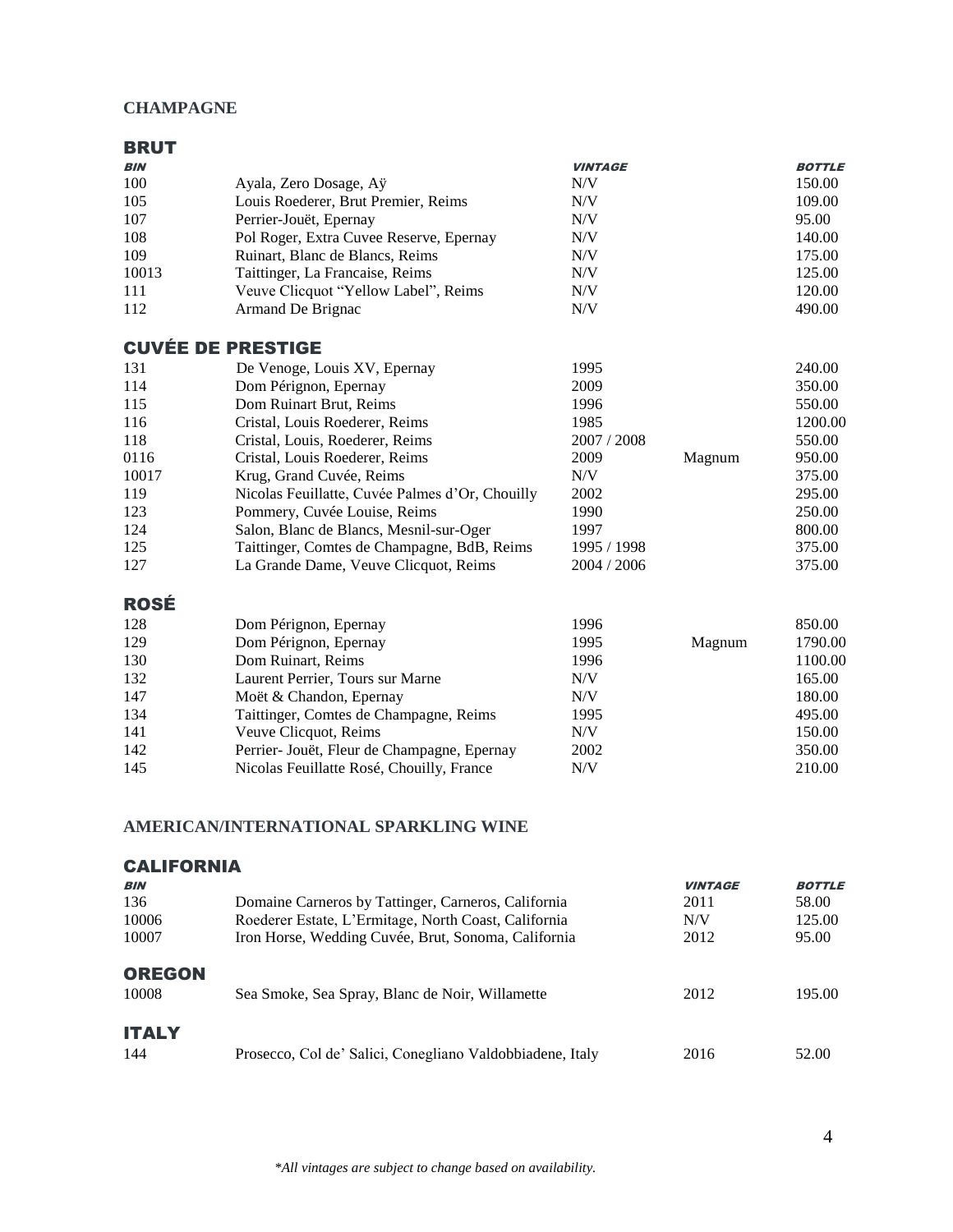# **AMERICAN CHARDONNAY**

#### NAPA

| <b>BIN</b>              |                                                     | <b>VINTAGE</b> | <b>BOTTLE</b> |
|-------------------------|-----------------------------------------------------|----------------|---------------|
| 200                     | Cakebread                                           | 2015           | 110.00        |
| 201                     | <b>Far Niente</b>                                   | 2015           | 120.00        |
| 209                     | <b>Flowers</b>                                      | 2015           | 95.00         |
| 203                     | Mayacamas                                           | 1998           | 99.00         |
| 204                     | Rombauer                                            | 2016           | 80.00         |
| 205                     | Silverado                                           | 2016           | 52.00         |
| 206                     | Stag's Leap Wine Cellars "Karia"                    | 2015           | 72.00         |
| 207                     | ZD                                                  | 2015           | 84.00         |
| <b>SONOMA</b>           |                                                     |                |               |
| 208                     | Chalk Hill                                          | 2016           | 95.00         |
| 210                     | Girard                                              | 2015           | 55.00         |
| 30010                   | Hanzel, Sebella                                     | 2014           | 110.00        |
| 230                     | Ferrari – Carrano, Tre Terre, Russian River         | 2015           | 76.00         |
| 211                     | Jordan                                              | 2014           | 95.00         |
| 219                     | Kenwood Six Ridges                                  | 2016           | 62.00         |
| 212                     | J. Lohr Estate                                      | 2017           | 45.00         |
| 213                     | Sonoma-Cutrer, Les Pierres                          | 2005           | 97.00         |
| 214                     | Sonoma-Cutrer, Russian River Ranches                | 2016           | 54.00         |
| 216                     | Kistler, Les Noisetiers                             | 2015           | 165.00        |
| 217                     | Pali Charm Acres                                    | 2016           | \$79          |
| <b>WASHINGTON STATE</b> |                                                     |                |               |
| 218                     | Chateau St. Michelle, Indian Wells, Columbia Valley | 2016           | 75.00         |

## **AMERICAN SAUVIGNON BLANC**

#### NAPA

| <b>BIN</b>    |            | <b>VINTAGE</b> | <b>BOTTLE</b> |
|---------------|------------|----------------|---------------|
| 220           | Cakebread  | 2017           | 75.00         |
| 221           | Groth      | 2017           | 48.00         |
| 222           | Duckhorn   | 2016           | 63.00         |
| <b>SONOMA</b> |            |                |               |
| 226           | Chalk Hill | 2015           | 75.00         |

#### **AMERICAN WHITES**

| <b>RIESLING</b> |                                                             |      |       |
|-----------------|-------------------------------------------------------------|------|-------|
| 250             | Chateau Ste. Michelle "Eroica", Columbia Valley, Washington | 2015 | 55.00 |
|                 | <b>PINOT BLANC/CHENIN BLANC/BLENDS</b>                      |      |       |
| 253             | Heller Estate, Chenin Blanc, Carmel, California             | 2009 | 69.00 |
| 254             | Conundrum, Central Coast, California                        | 2015 | 60.00 |
| 577             | Chimney Rock, Elevage Blanc, Napa                           | 2014 | 85.00 |
| 30024           | Robert Sinskey, Abraxas, Carneros                           | 2013 | 80.00 |
| 260             | Terra d'Oro, Chenin Blanc / Viogner                         | 2016 | 56.00 |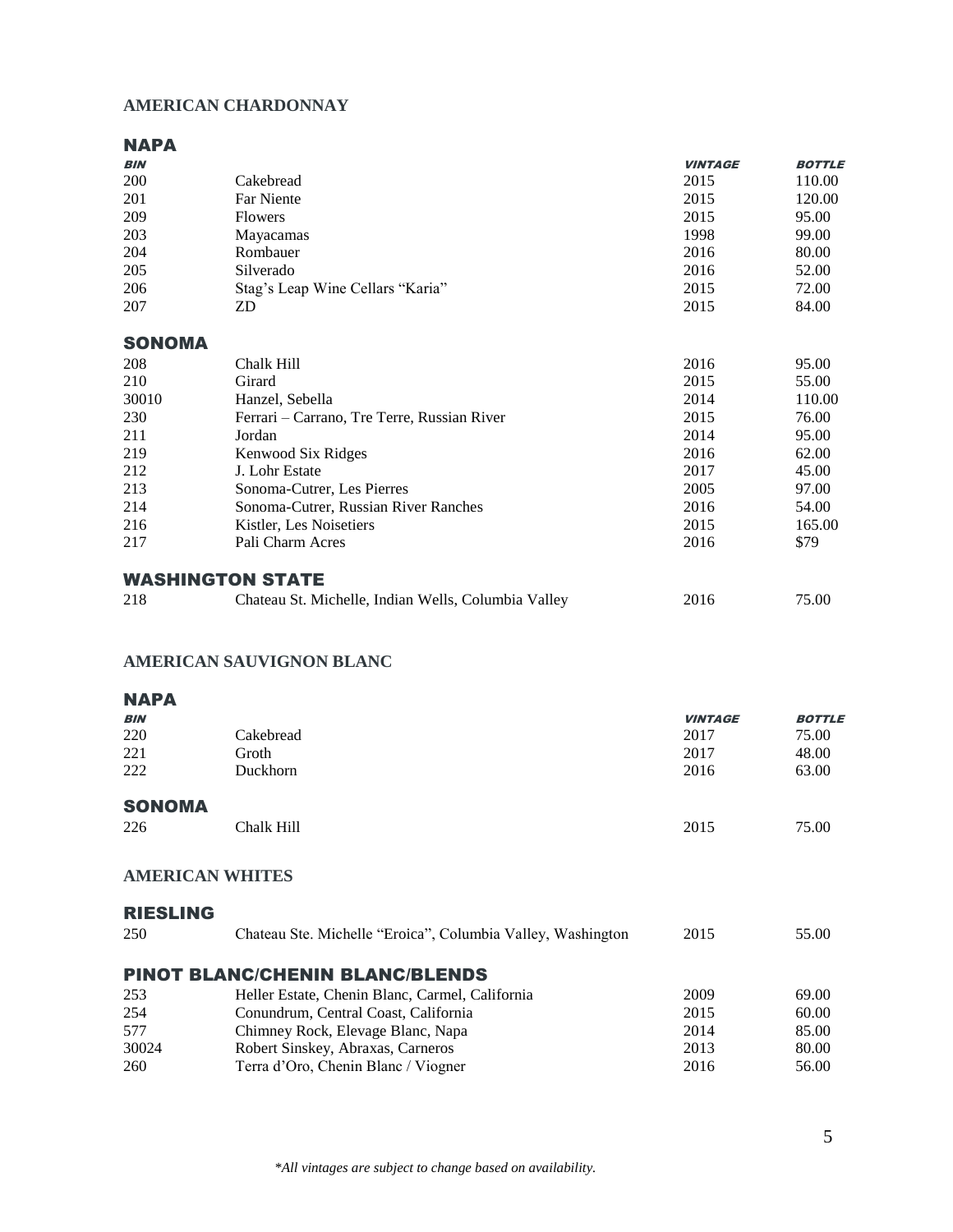### **FRENCH WHITE & ROSÉ** PROVENCE ROSÉ

| <b>BIN</b>          |                                                | <b>VINTAGE</b> | <b>BOTTLE</b> |
|---------------------|------------------------------------------------|----------------|---------------|
| 20006               | Chateau d'Esclans, Les Clans, Cote de Provence | 2013           | 175.00        |
| 20044               | Bodvar No1 Pearly, Languedoc, France           | 2017           | 59.00         |
| 20055               | Bodvár Nº 5 Côtes de Provence, France          | 2017           | 49.00         |
| <b>ALSACE</b>       |                                                |                |               |
| 301                 | Gewurztraminer, Hugel Estate                   | 2013           | 60.00         |
| 65001               | Gewurztraminer, Trimbach                       | 2015           | 80.00         |
|                     |                                                |                |               |
| <b>BURGUNDY</b>     |                                                |                |               |
| <b>MEURSAULT</b>    |                                                |                |               |
| 307                 | Mersault, Pernot-Belicard                      | 2015           | 120.00        |
|                     | <b>CLASSIFIED COTE DE BEAUNE VILLAGE</b>       |                |               |
| 308                 | Chassagne Montrachet, Olivier Leflaive         | 2013           | 175.00        |
| 309                 | Chassagne Montrachet, Latour Cailleret         | 2015           | 280.00        |
| 60001               | Chassagne Montrachet, Château de la Maltroye   | 2014           | 195.00        |
| 310                 | Corton - Charlemagne, Vincent Girardin         | 2011/13/14     | 250.00        |
| 311                 | Pouilly-Fuisse, Louis Latour                   | 2015/16        | 70.00         |
| 313                 | Puligny Montrachet, Louis Latour               | 2015           | 150.00        |
| <b>GRAND CRU</b>    |                                                |                |               |
| 314                 | Batard-Montrachet, Louis Jadot                 | 1999           | 460.00        |
| 315                 | Le Montrachet, Domaine de la Romaneé-Conti     | 2009           | 3350.00       |
| 316                 | Le Montrachet, Louis Jadot                     | 1999           | 435.00        |
|                     | <b>COTE CHALONNAISE</b>                        |                |               |
| 319                 | Rully, Chartron & Trebuchet                    | 1999           | 90.00         |
| <b>LOIRE VALLEY</b> |                                                |                |               |
| 317                 | Pouilly Fume, Ladoucette                       | 2013/17        | 84.00         |
| 318                 | Sancerre, Comte LaFond                         | 2017           | 82.00         |
| 326                 | Sancerre, Domaine Foucher-Lebrun "Le Mont"     | 2016           | 75.00         |
|                     |                                                |                |               |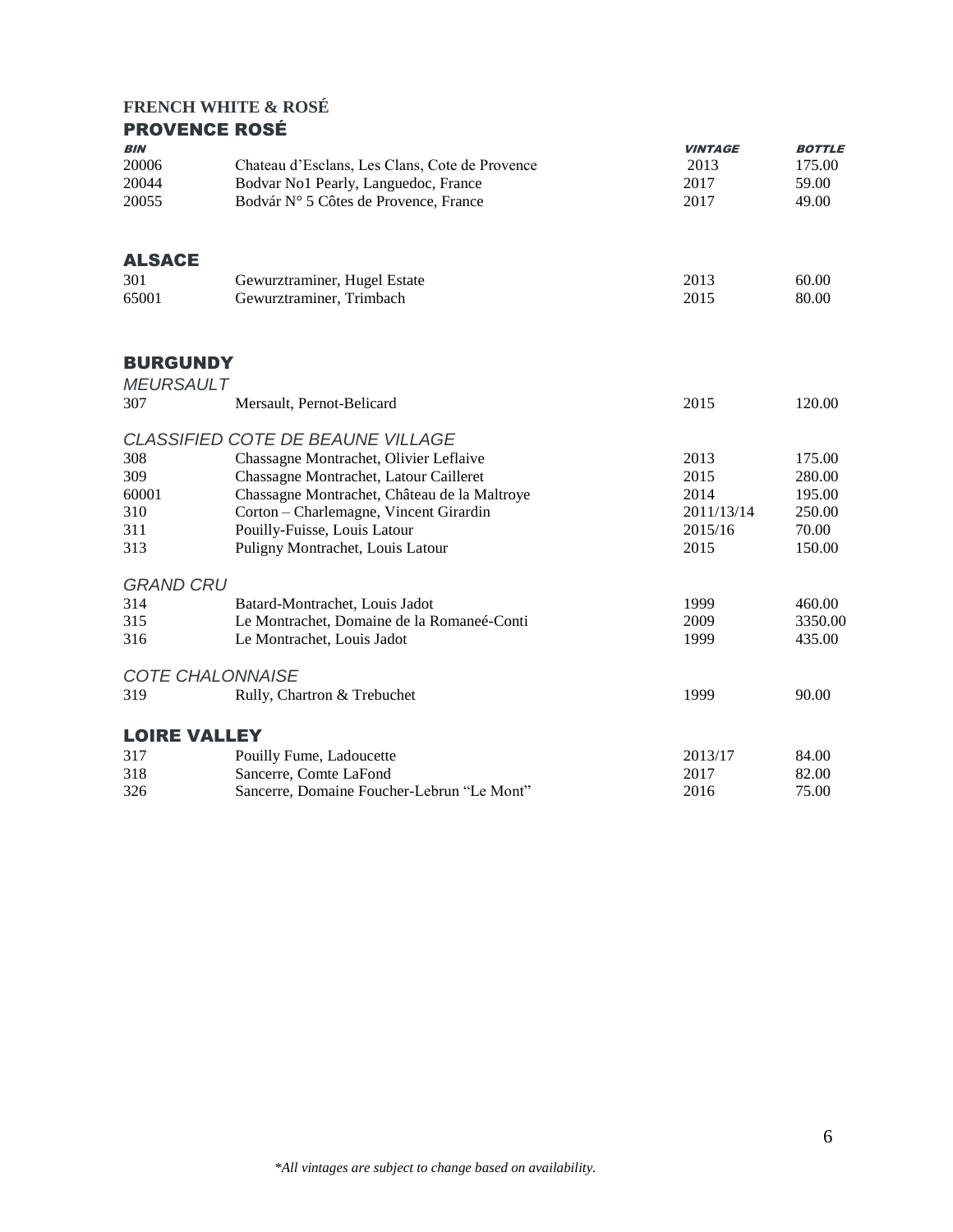# **GERMAN, ITALIAN, SPANISH WHITES & ROSÈ**

# GERMANY

| <b>BIN</b>      |                                           | <b>VINTAGE</b> | <b>BOTTLE</b> |
|-----------------|-------------------------------------------|----------------|---------------|
| 0256            | Riesling, "Dr. L", Dr. Loosen, Mosel      | 2016           | 47.00         |
| 270             | Riesling, S.A. Prüm Blue, Mosel           | 2015           | 64.00         |
| 65004           | Riesling, Schlumberger, Les Princes Abbes | 2013           | 48.00         |
| <b>ITALY</b>    |                                           |                |               |
|                 | <b>TRENTINO ALTO RIDGE</b>                |                |               |
| 401             | Pinot Grigio, Santa Margherita            | 2015           | 65.00         |
| <b>FRIULI</b>   |                                           |                |               |
| 402             | Pinot Grigio Pighin                       | 2015           | 44.00         |
| 403             | Gavi di Gavi La Scolca "Black Label"      | 2007           | 120.00        |
| 415             | Jermann, Vintage Tunina                   | 2013           | 150.00        |
| 421             | Pinot Grigio, Ruffino Il Ducale           | 2016           | 56.00         |
| <b>CAMPANIA</b> |                                           |                |               |
| 414             | Feudi di San Gregorio, Greco di Tufo      | 2015           | 65.00         |
|                 |                                           |                |               |
| <b>SPAIN</b>    |                                           |                |               |
| 256             | Martin Codax Albarino, Rias Baixas, Spain | 2015           | 57.00         |

### SOUTHERN HEMISPHERE WHITES

#### ADELAIDE HILLS

| 408                | Chardonnay, Greg Norman Estates, Eden Valley    | 2008 | 44.00 |
|--------------------|-------------------------------------------------|------|-------|
| <b>NEW ZEALAND</b> |                                                 |      |       |
| <b>MARLBOROUGH</b> |                                                 |      |       |
| 410                | Sauvignon Blanc, Cloudy Bay                     | 2016 | 75.00 |
| 420                | Sauvignon Blanc, Squealing Pig                  | 2016 | 60.00 |
|                    |                                                 |      |       |
| <b>CHILE</b>       |                                                 |      |       |
| 413                | Chardonnay Errazuriz "Wild Ferment", Casablanca | 2009 | 45.00 |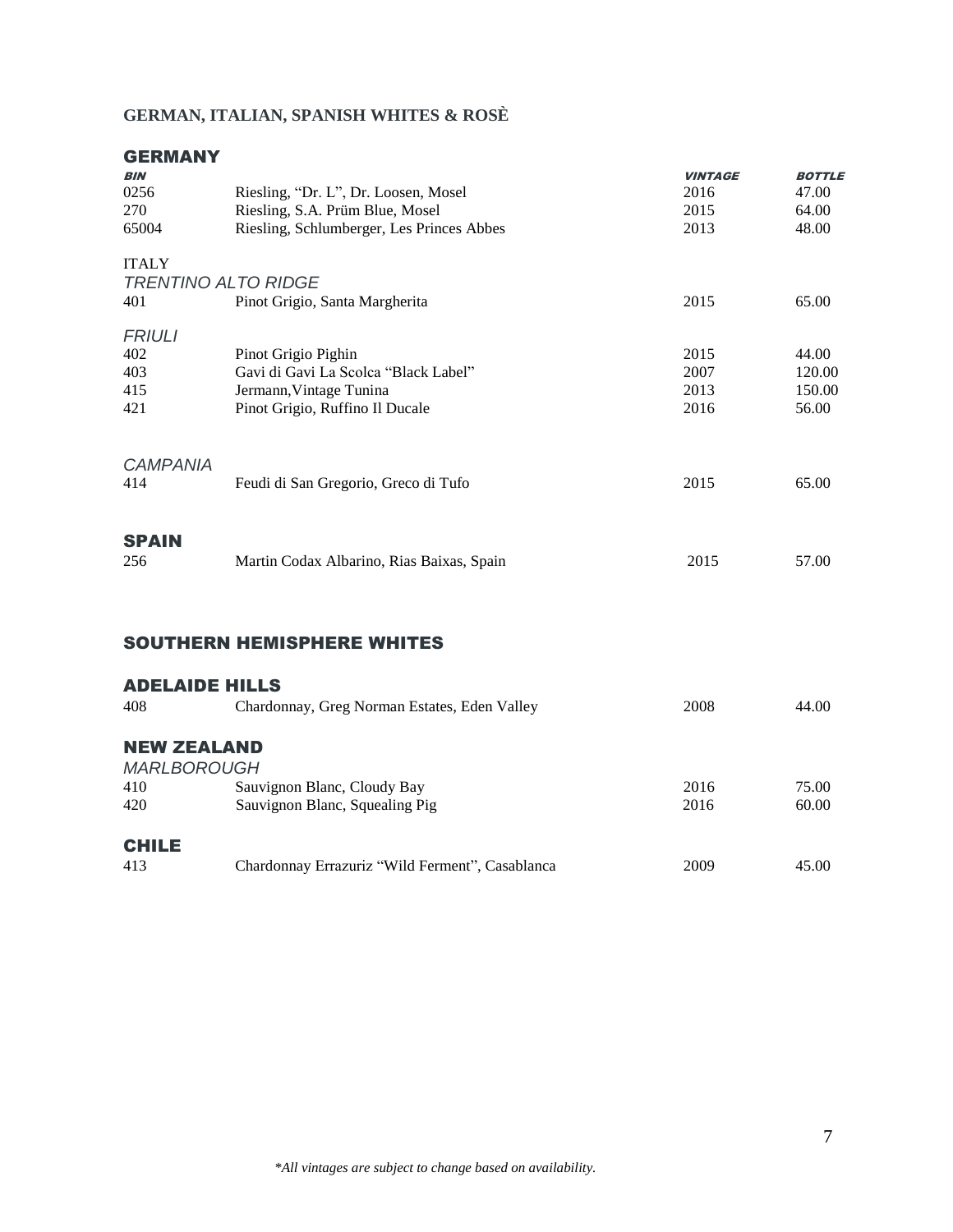#### **AMERICAN RED** CABERNET SAUVIGNON

| BIN  |                                       | <b>VINTAGE</b> |                        | <b>BOTTLE</b> |
|------|---------------------------------------|----------------|------------------------|---------------|
| 501  | Beaulieu Vineyards, Georges de Latour | 2011/2013      |                        | 275.00        |
| 502  | <b>Buehler</b>                        | 2016           |                        | 56.00         |
| 503  | Cade, Howell Mountain                 | 2016           |                        | 182.00        |
| 504  | Cakebread                             | 2016           |                        | 175.00        |
| 506  | Carpe Diem                            | 2015           |                        | 70.00         |
| 507  | Caymus Napa Valley                    | 2017           | 1 Liter                | 225.00        |
| 509  | Caymus, Special Selection             | 2015           |                        | 325.00        |
| 1505 | Caymus, Special Selection             | 2014           | Magnum                 | 645.00        |
| 512A | Chateau Montelena                     | 2004           |                        | 170.00        |
| 512B | Chateau Montelena                     | 2006           |                        | 170.00        |
| 512C | Chateau Montelena                     | 2016           |                        | 120.00        |
| 0512 | Chateau Montelena Estate              | 2003 / 2005    | Magnum                 | 720.00        |
| 513  | Chimney Rock                          | 2015           |                        | 175.00        |
| 1551 | Chimney Rock                          | 2013           | Magnum                 | 450.00        |
| 516  | Constant, Diamond Mountain, Claret    | 2008 / 2009    |                        | 220.00        |
| 705  | Darioush, Darius II                   | 2014 / 2017    |                        | 425.00        |
| 519  | Diamond Creek, Volcanic Hill          | 2003           |                        | 365.00        |
| 520  | Diamond Creek, Gravelly Meadow        | 2001           |                        | 375.00        |
| 521  | Diamond Creek, Red Rock Terrace       | 2010/2015      |                        | 325.00        |
| 522  | Duckhorn                              | 2015           |                        | 175.00        |
| 524  | Far Niente, Cave Collection           | 2009           |                        | 400.00        |
| 524  | Far Niente, Cave Collection           | 2010           |                        | 375.00        |
| 526  | Far Niente, Cave Collection           | 2011           |                        | 350.00        |
| 523  | Far Niente                            | 2015 / 2016    |                        | 275.00        |
| 1550 | <b>Far Niente</b>                     | 2014           | Double Magnum 1,300.00 |               |
| 525  | Faust                                 | 2016/2017      |                        | 135.00        |
| 527  | Franciscan                            | 2016           |                        | 89.00         |
| 528  | Grgich Hills Estate Grown             | 2015           |                        | 145.00        |
| 529  | Groth                                 | 2014           |                        | 120.00        |
| 530  | <b>Groth Reserve</b>                  | 2005           |                        | 298.00        |
| 531  | Harlan Estate                         | 2011/2014      |                        | 1500.00       |
| 532  | Heitz, Martha's Vineyard              | 2006           |                        | 295.00        |
| 533  | <b>Hess Collection</b>                | 2013/2014      |                        | 125.00        |
| 534  | Honig                                 | 2015 / 2016    |                        | 95.00         |
| 535  | Honig, Bartolucci Vineyard            | 2015           |                        | 165.00        |
| 579  | Hundred Acre                          | 2014           |                        | 1000.00       |
| 536  | Inglenook                             | 2013           |                        | 265.00        |
| 537  | J. Davies                             | 2014 / 2015    |                        | 165.00        |
| 538  | Joseph Phelps                         | 2013/2016      |                        | 175.00        |
| 539  | M by Michael Mondavi                  | 2005           |                        | 350.00        |
| 540  | Mt. Veeder                            | 2016           |                        | 98.00         |
| 542  | Odette, Stags Leap District           | 2015 / 2016    |                        | 250.00        |
| 541  | Nickel & Nickel, Quicksilver          | 2017           |                        | 195.00        |
| 543  | Pine Ridge                            | 2015 / 2016    |                        | 120.00        |
| 544  | Plumpjack                             | 2016           |                        | 250.00        |
| 545  | <b>Raymond Reserve</b>                | 2017           |                        | 76.00         |
| 546  | Robert Mondavi                        | 2016           |                        | 75.00         |
| 547  | Robert Mondavi Reserve                | 2014           |                        | 275.00        |
| 573  | Schrader Beckstoffer "Las Piedras"    | 2014           |                        | 600.00        |
|      |                                       |                |                        |               |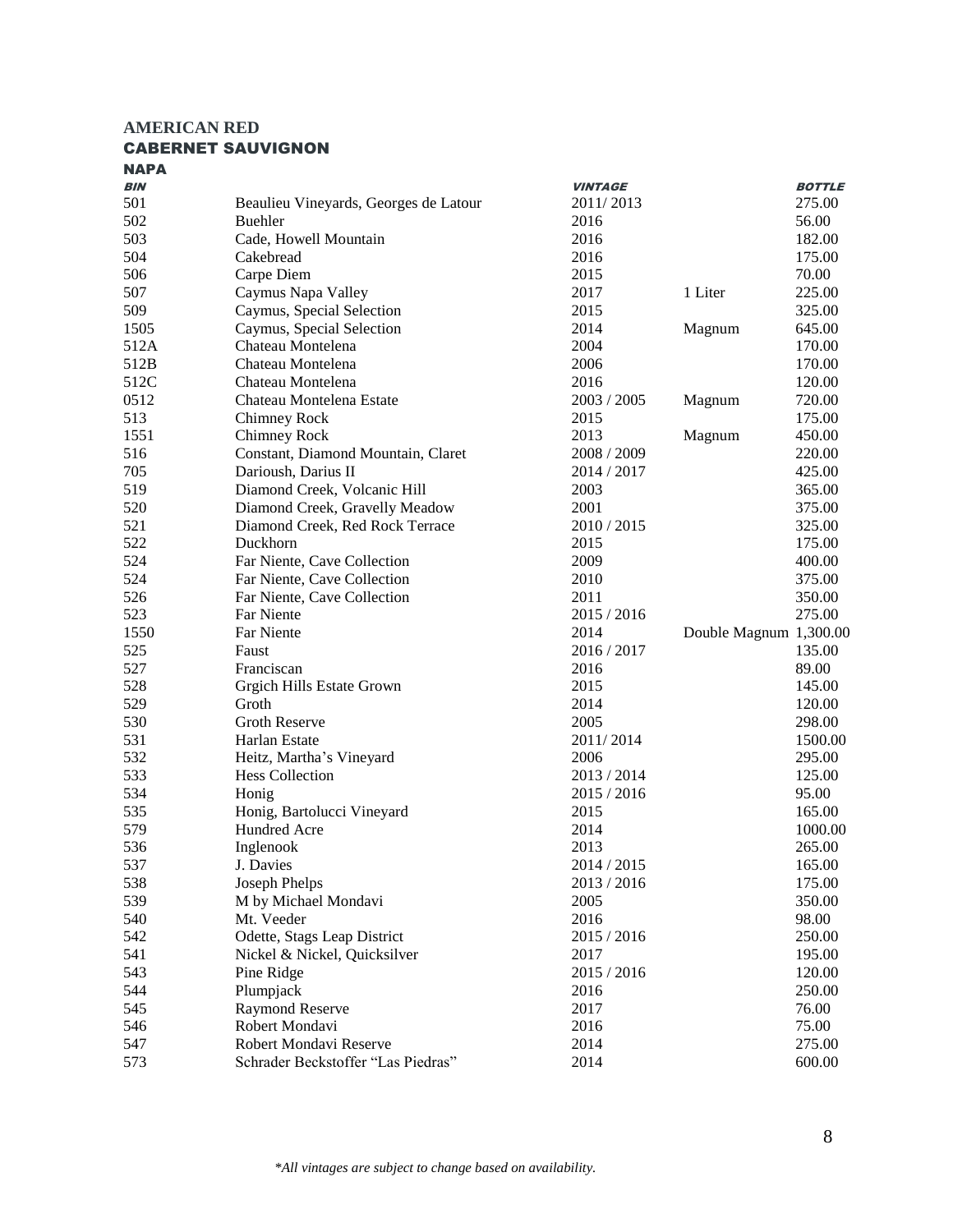| 548 | Sequoia Grove          | 2016      | 98.00  |
|-----|------------------------|-----------|--------|
| 549 | Silver Oak             | 2014      | 230.00 |
| 550 | Silverado Estate Grown | 2015/2016 | 90.00  |

#### **AMERICAN RED**

# CABERNET SAUVIGNON

| <b>NAPA</b> |                                                                                   |                |               |
|-------------|-----------------------------------------------------------------------------------|----------------|---------------|
| <b>BIN</b>  |                                                                                   | <b>VINTAGE</b> | <b>BOTTLE</b> |
| 551         | $C_{\text{max}} = 1$ and $W_{\text{max}}^{\text{max}} C_{\text{max}}$ Association | 2016           | $1.50~\Omega$ |

| 551           | Stag's Leap Wine Cellars Artemis | 2016        |        | 150.00 |
|---------------|----------------------------------|-------------|--------|--------|
| 1511          | Stag's Leap Wine Cellars Artemis | 2015 / 2017 | Magnum | 300.00 |
| 552           | Stag's Leap Wine Cellars Cask 23 | 2014        |        | 455.00 |
| 553           | Stag's Leap Wine Cellars "Fay"   | 2014        |        | 275.00 |
| 555           | Tom Eddy                         | 2013        |        | 150.00 |
| 556           | Vine Cliff                       | 2012        |        | 185.00 |
| 558           | Von Strasser "Diamond Mountain"  | 2014        |        | 130.00 |
| 559           | ZD                               | 2015        |        | 145.00 |
| <b>SONOMA</b> |                                  |             |        |        |
| 561           | BR Cohn, Olive Hill Vineyard     | 2014        |        | 175.00 |
| 563           | Gallo Family "Vineyard Estate"   | 2002        |        | 205.00 |
| 565           | Hanna                            | 2014        |        | 74.00  |
| 566           | Jordan                           | 2014        |        | 140.00 |
| 567           | Kathryn Kennedy                  | 2002        |        | 300.00 |
| 569           | Kenwood, Artists Series          | 2004        |        | 175.00 |
| 610           | Rodney Strong Reserve            | 2015        |        | 140.00 |
| 600           | Rodney Strong Alexander's Crown  | 2014        |        | 210.00 |
| 660           | Rodney Strong Rockaway           | 2014        |        | 300.00 |
| 570           | Silver Oak                       | 2014        |        | 175.00 |
| 571           | Simi                             | 2016        |        | 53.00  |
|               |                                  |             |        |        |

#### NORTH COAST

| ---------- |                    |           |       |
|------------|--------------------|-----------|-------|
| 572        | <b>Hess Select</b> | 2015/2016 | 47.00 |
| 574        | <b>Bellacosa</b>   | 2016      | 76.00 |
|            |                    |           |       |

# PASO ROBLES

| 576<br>2015<br>Austin Hope |  |        |
|----------------------------|--|--------|
|                            |  | 116.00 |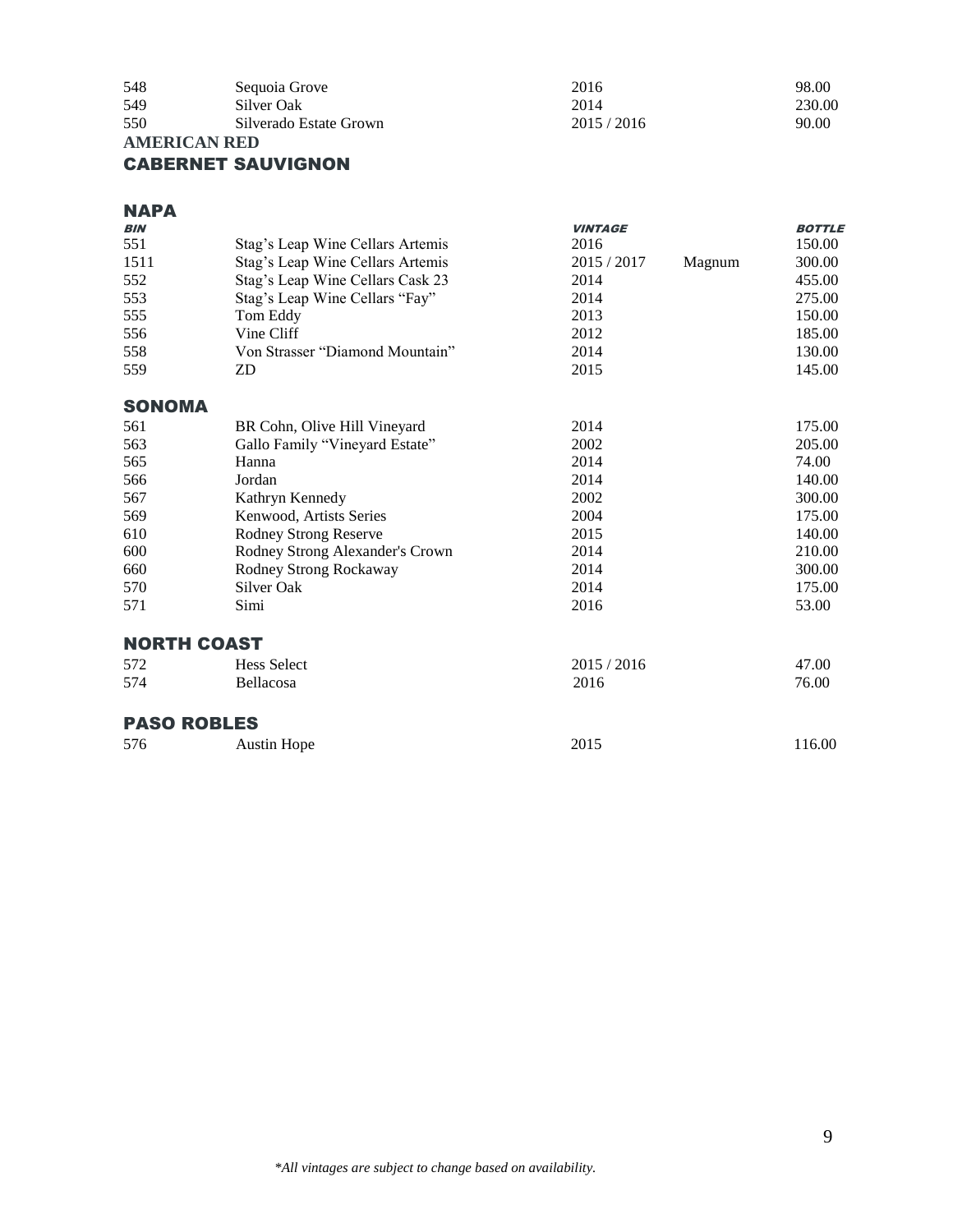# **AMERICAN RED** PROPRIETARY BLENDS

# **NAPA**

| <b>BIN</b> |                              | <b>VINTAGE</b> |         | <b>BOTTLE</b> |
|------------|------------------------------|----------------|---------|---------------|
| 700        | Beaulieu Vineyards, Tapestry | 2014           |         | 150.00        |
| 702        | Cain Cuvee                   | <b>NV</b>      |         | 80.00         |
| 703        | Cain Five                    | 2010/2013      |         | 250.00        |
| 706        | Dominus Estate               | 2014           |         | 350.00        |
| 707        | Flora Springs, Trilogy       | 2014           |         | 105.00        |
| 708        | Franciscan, Magnificat       | 2014           |         | 120.00        |
| 709        | Insignia, Joseph Phelps      | 2015           |         | 450.00        |
| 1513       | Insignia, Joseph Phelps      | 2010           | Magnum  | 825.00        |
| 710        | Krug, Generations            | 2014           |         | 130.00        |
| 711        | Opus One, Mondavi-Rothschild | 2014           |         | 460.00        |
| 1514       | Opus One, Mondavi-Rothschild | 2011           | Magnum  | 800.00        |
| 1520       | Opus One, Mondavi-Rothschild | 2012           | 3 Liter | 1,700.00      |
| 590        | Overture, by Opus One        | <b>NV</b>      |         | 225.00        |
| 712        | Napanook, by Dominus         | 2015           |         | 150.00        |
| 713        | Ouintessa                    | 2014           |         | 270.00        |
|            |                              |                |         |               |

# PASO ROBLES/SANTA CRUZ/SONOMA/SANTA BARBARA

| 715 | Justin, Isosceles         | 2015 | 165.00 |
|-----|---------------------------|------|--------|
| 717 | Jonata, Santa Ynez Valley | 2012 | 120.00 |
| 718 | Ridge Monte Bello         | 1992 | 520.00 |
| 719 | Ridge Monte Bello         | 1994 | 520.00 |
| 720 | Ridge Monte Bello         | 1996 | 520.00 |
| 721 | Rodney Strong, Symmetry   | 2014 | 120.00 |
| 231 | Ferrari-Carano, Siena     | 2015 | 60.00  |

# WASHINGTON STATE

| 722 | Col Solare, Antinori-Chateau St Michelle | 2014 | 165.00 |
|-----|------------------------------------------|------|--------|
| 852 | Nina Lee, Spring Valley Vineyard, Syrah, | 2012 | 130.00 |
|     | Walla Walla                              |      |        |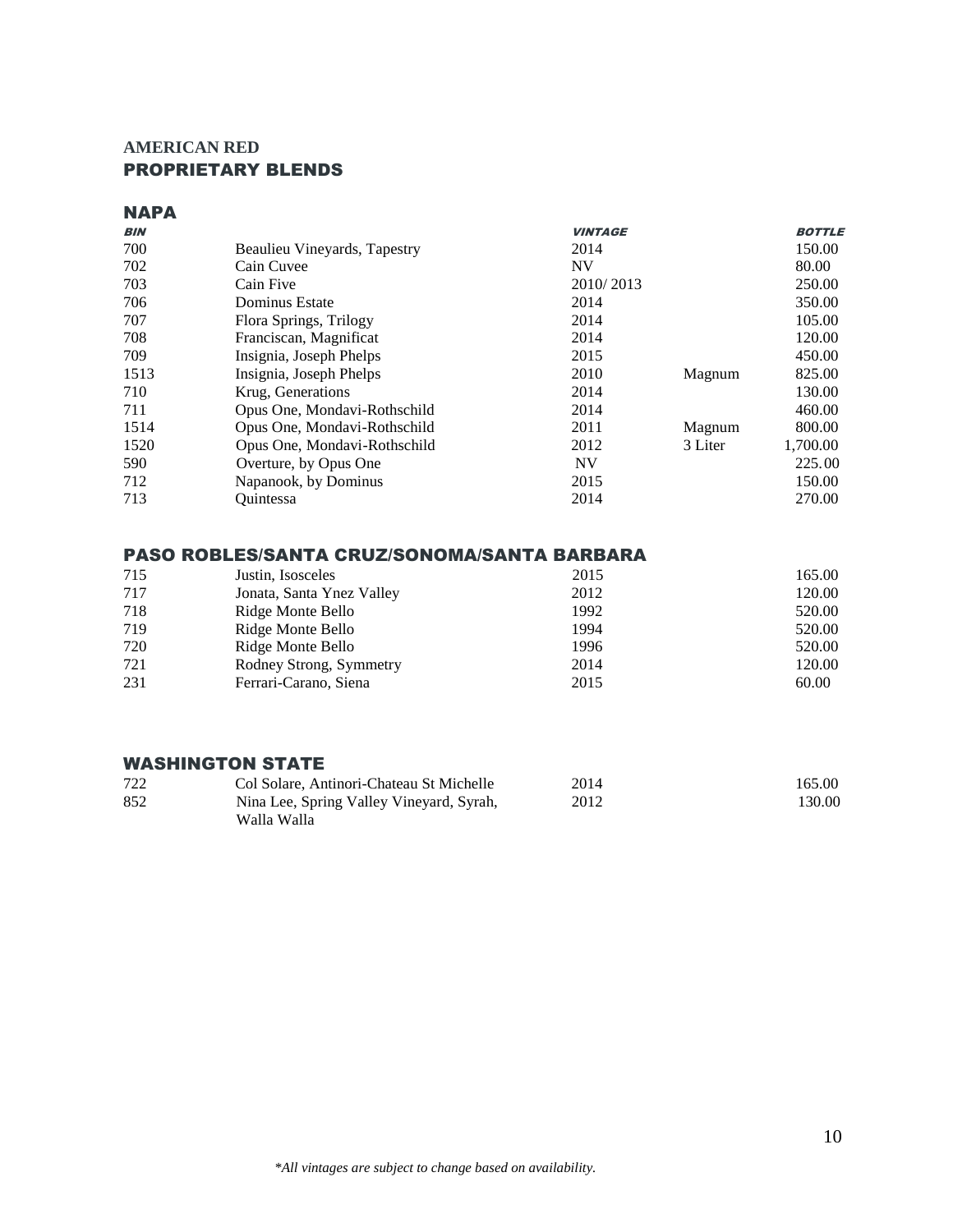# **AMERICAN RED** MERLOT

## **NAPA**

|                       | <b>VINTAGE</b> | <b>BOTTLE</b> |
|-----------------------|----------------|---------------|
| <b>Duckhorn</b>       | 2014           | 130.00        |
| Newton "Unfiltered"   | 2010/2014      | 155.00        |
| Markham               | 2016           | 65.00         |
| Rutherford Hill       | 2014           | 68.00         |
| Stags' Leap Winery    | 2016           | 85.00         |
| Twomey by Silver Oak  | 2013           | 129.00        |
| <b>SONOMA</b>         |                |               |
| Arrowood              | 2007           | 100.00        |
| Ferrari Carano        | 2014/2015      | 75.00         |
| Gundlach-Bundschu     | 2014           | 85.00         |
| <b>Matanzas Creek</b> | 2013           | 85.00         |
| Rodney Strong         | 2014           | 40.00         |
| St. Francis           | 2010           | 74.00         |
|                       |                |               |

# WASHINGTON STATE

| 816 | Northstar | 2012 | 80.00 |
|-----|-----------|------|-------|
|     |           |      |       |

### **AMERICAN RED** ZINFANDEL

| 850  | Francis Ford Coppola "Directors Cut", Dry Creek | 2015 | 60.00  |
|------|-------------------------------------------------|------|--------|
| 853  | Martinelli, "Vigneto Di Evo"                    | 2013 | 100.00 |
| 860  | Bianchi, Paso Robles                            | 2013 | 68.00  |
| -861 | The Prisoner                                    | 2017 | 120.00 |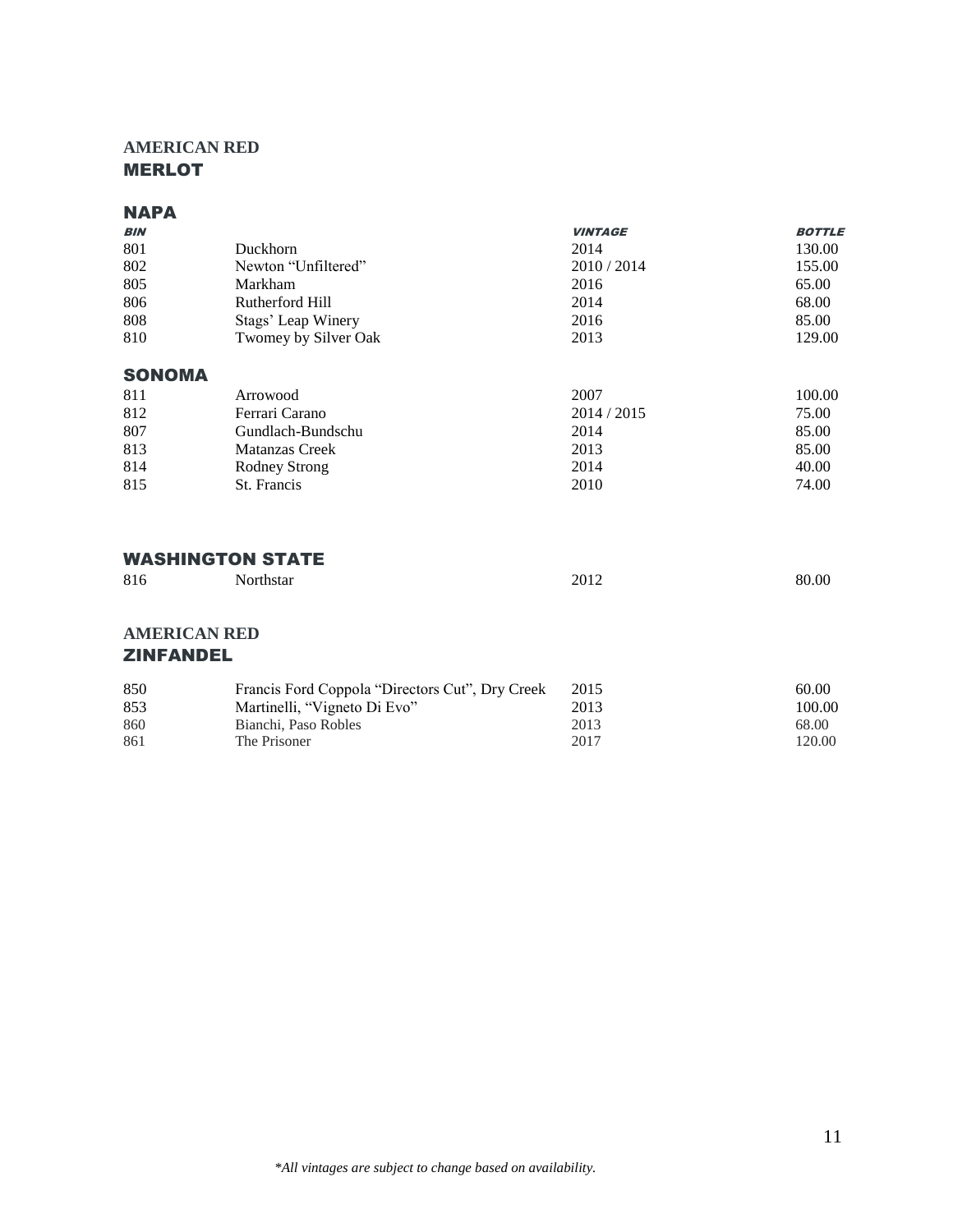# **AMERICAN RED** PINOT NOIR

# SONOMA

| <b>BIN</b>      |                                                | <b>VINTAGE</b> | <b>BOTTLE</b> |
|-----------------|------------------------------------------------|----------------|---------------|
| 900             | David Bruce, Russian River                     | 2016/2017      | 85.00         |
| 901             | EnRoute, Nickel and Nickel, Russian River      | 2017           | 80.00         |
| 902             | Goldeneye, Anderson Valley                     | 2016           | 140.00        |
| 918             | Joseph Phelps, Freestone Vineyards             | 2015 / 2016    | 125.00        |
| 919             | Patz & Hall, Sonoma Coast                      | 2015/2016      | 72.00         |
| <b>CARNEROS</b> |                                                |                |               |
| 903             | Domaine Carneros                               | 2016           | 74.00         |
| 904             | Etude                                          | 2015/2016      | 95.00         |
| 905             | <b>Robert Sinskey</b>                          | 2010/2013      | 100.00        |
|                 | <b>CENTRAL COAST</b>                           |                |               |
| 906             | Belle Glos, Clark & Telephone, Santa Maria     | 2017           | 130.00        |
| 907             | Cambria, Benchbreak, Santa Maria               | 2014           | 60.00         |
| 908             | Foley, Santa Rita Hills                        | 2014 / 2015    | 105.00        |
| <b>OREGON</b>   |                                                |                |               |
| 910             | Angela, Yamhill-Carlton                        | 2014           | 90.00         |
| 912             | Bergström, Bergström Vineyard, Yamhill-Carlton | 2016           | 185.00        |
| 933             | Chehalem, Three Vineyard, Willamete Valley     | 2017           | 105.00        |
| 915             | King Estate, Eugene                            | 2016           | 70.00         |
| 930             | Pali, Alphabets                                | 2016           | 84.00         |
| 916             | Ponzi, Willamette Valley                       | 2015           | 105.00        |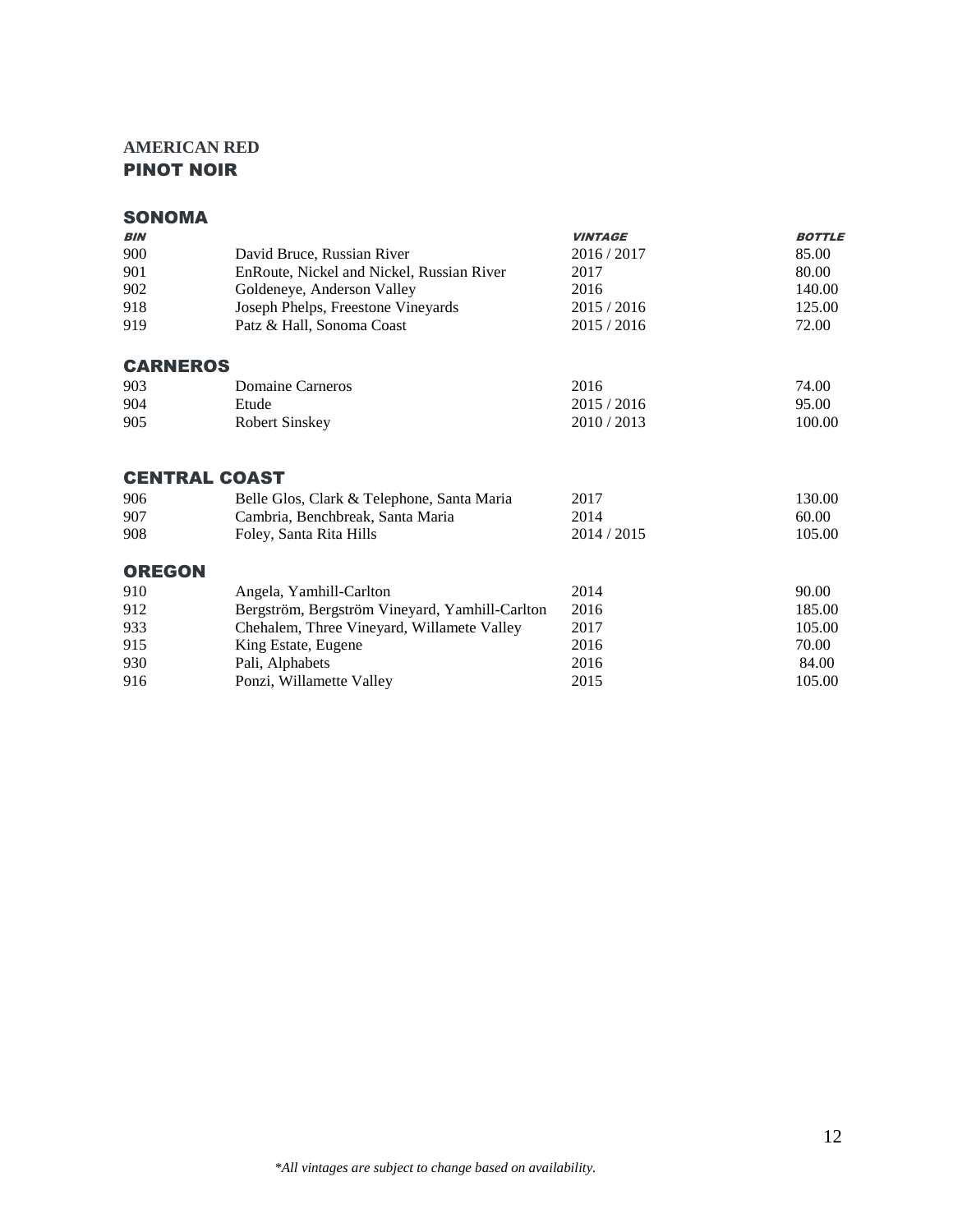### **FRENCH RED**

|                   | <b>BORDEAUX- LEFT BANK</b>                                            |                |               |
|-------------------|-----------------------------------------------------------------------|----------------|---------------|
| <b>BIN</b>        |                                                                       | <b>VINTAGE</b> | <b>BOTTLE</b> |
|                   | <b>PREMIERS CRUS- FIRST GROWTHS</b>                                   |                |               |
| 1000              | Château Haut-Brion, Pessac-Leognan                                    | 1997           | 1900.00       |
| 1001              | Château Haut-Brion, Pessac-Leognan                                    | 2007           | 1400.00       |
| 1002              | Château Lafite Rothschild, Pauillac                                   | 1999           | 3000.00       |
| 1003              | Château Latour, Pauillac                                              | 1998           | 1900.00       |
| 1004              | Château Mouton-Rothschild, Pauillac                                   | 2006           | 1800.00       |
| 1005              | Château Margaux, Margaux                                              | 1996           | 1400.00       |
| 1006              | Château Margaux, Margaux                                              | 1999           | 1600.00       |
|                   | <b>DEUXIEMES CRUS- SECOND GROWTHS</b>                                 |                |               |
| 1008<br>1009      | Château Cos d'Estournel, Saint Estephe<br>Château Pichon-Longueville, | 2011           | 350.00        |
|                   | Comtes De Lalande                                                     | 2005 / 2010    | 450.00        |
|                   | <b>TROISIEME CRUS- THIRD GROWTH</b>                                   |                |               |
| 1011              | Château Palmer, Margaux                                               | 2006           | 580.00        |
| 1011              | Château Palmer, Margaux                                               | 2012           | 580.00        |
|                   | <b>QUATRIEME CRU- FOURTH GROWTHS</b>                                  |                |               |
| 1013              | Château Talbot, Saint Julien                                          | 2010           | 285.00        |
|                   | <b>CINQUIEMES CRUS- FIFTH GROWTHS</b>                                 |                |               |
| 1014              | Château Grand Puy Lacoste, Pauillac                                   | 2003           | 395.00        |
| 1016              | Château Lynch Bages, Pauillac                                         | 2004           | 420.00        |
| <b>PAUILLAC</b>   |                                                                       |                |               |
| 1019              | Château de Les Forts de Latour                                        | 2001           | 630.00        |
| <b>HAUT-MÉDOC</b> |                                                                       |                |               |
| 1020              | Château Greysac, Cru Bourgeois                                        | 2012           | 80.00         |
| 1021              | Château Sociando-Mallet                                               | 2014           | 250.00        |
| 1060              | Château Magnol                                                        | 2015           | 88.00         |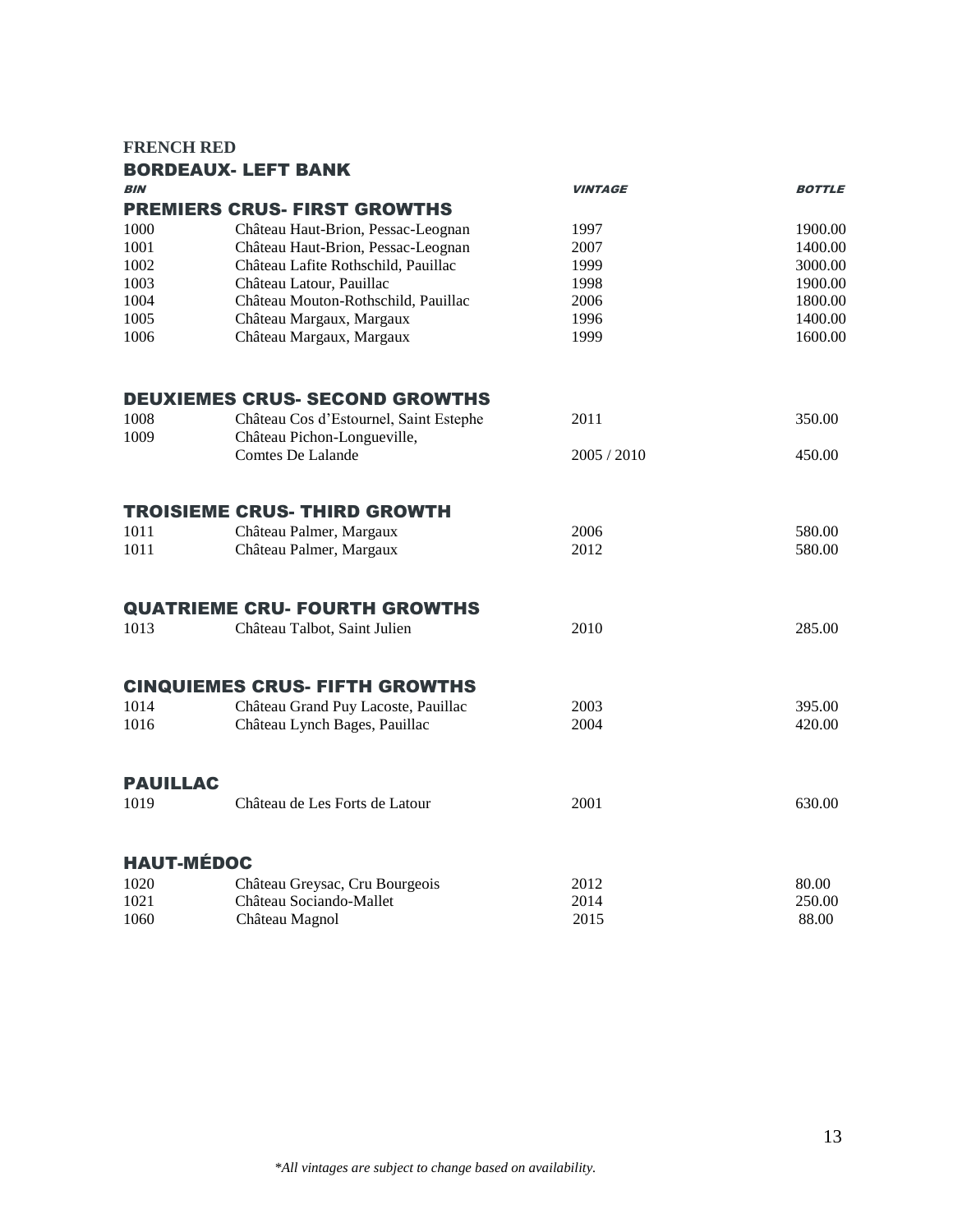**FRENCH RED**

| <b>BIN</b>            | <b>BORDEAUX- RIGHT BANK</b>                     | <b>VINTAGE</b> | <b>BOTTLE</b> |
|-----------------------|-------------------------------------------------|----------------|---------------|
|                       |                                                 |                |               |
| <b>SAINT EMILION</b>  |                                                 |                |               |
| 1022                  | Château Cheval Blanc,                           |                |               |
|                       | Premier Grand Cru, Classé A                     | 1993           | 1055.00       |
| 1023                  | Château Cheval Blanc,                           |                |               |
|                       | Premier Grand Cru, Classé A                     | 2004           | 1200.00       |
| 1025                  | Château Gracia                                  | 1999           | 350.00        |
| 1026                  | Château Pavie, Premier Grand Cru, Classé A      | 2005           | 750.00        |
| 1050                  | Château Tauzinot l'Hermitage                    | 2012           | 88.00         |
| <b>POMEROL</b>        |                                                 |                |               |
| 1046                  | Château La Fleur de Boüard                      | 2014           | 145.00        |
| 1028                  | Château Petrus                                  | 1997           | 2000.00       |
|                       |                                                 |                |               |
| <b>BEAUNE</b>         |                                                 |                |               |
| 1031                  | Bouchard Pére et Fils, Vigne de L'Enfant Jésus, |                |               |
|                       | Les Gréves, Premier Cru                         | 2006           | 265.00        |
|                       | SAVIGNY-LES-BEAUNE                              |                |               |
| 1033                  | Mongeard Mugneret, Les Narbantons, 1er Cru      | 2012           | 98.00         |
|                       |                                                 |                |               |
|                       |                                                 |                |               |
| <b>COTES DE NUITS</b> |                                                 |                |               |
|                       | <b>GEVREY CHAMBERTIN</b>                        |                |               |
| 1035                  | Clos Saint Jacques, 1er Cru, Louis Jadot        | 2001           | 240.00        |
| 1034                  | Chambolle Mussigny, Domaine René Cacheux        | 2012           | 165.00        |
| 1036                  | Musigny Grand Cru, Joseph Drouhin,              | 2007           | 675.00        |
|                       |                                                 |                |               |
| <b>RHÔNE</b>          |                                                 |                |               |
| 1041                  | Hermitage, E. Guigal, Northern Rhône,           | 2013/14        | 215.00        |
| 1042                  | Chateauneuf-du-Pape la Nerthe                   | 2014           | 140.00        |
| 1043                  | Chapoutier "Belleruche"                         | 2017           | 55.00         |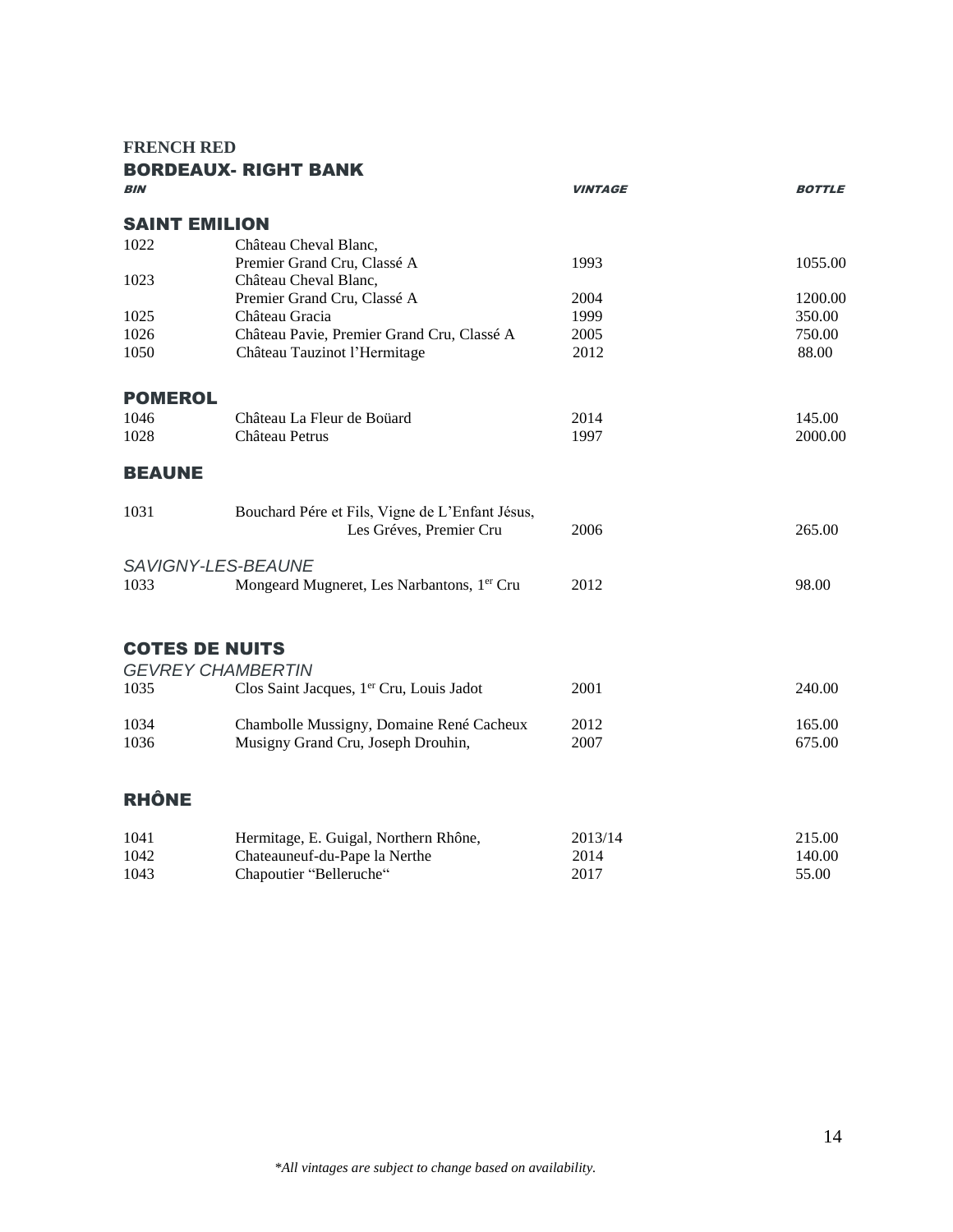## **ITALIAN RED**

# **DIEMONTE**

| FIEMUN I E          |                                                        |                |                      |               |
|---------------------|--------------------------------------------------------|----------------|----------------------|---------------|
|                     | DENOMINAZIONE DI ORIGINE CONTROLLATA E GARANTITA- DOCG |                |                      |               |
| <b>BIN</b>          |                                                        | <b>VINTAGE</b> |                      | <b>BOTTLE</b> |
| 1200                | Barbaresco, Gaja                                       | 2000 / 2001    |                      | 375.00        |
| 1201                | Barbaresco, Produttori                                 | 2014           |                      | 95.00         |
| 01221               | Barolo, Ceretto Zonchera                               | 2003           |                      | 150.00        |
| 1202                | Barolo, Pio Cesare                                     | 2015           |                      | 155.00        |
| 1203                | Barolo, Prunotto                                       | 2012           |                      | 150.00        |
| <b>VENETO</b>       |                                                        |                |                      |               |
| 1204                | Amarone, Bertani Valpantena                            | 2012           |                      | 120.00        |
| 1226                | Amarone, Tomassi                                       | 2013           |                      | 150.00        |
| <b>TOSCANA</b>      |                                                        |                |                      |               |
| 1206                | Terrabianca, Campaccio                                 | 2013           |                      | 92.00         |
|                     | DENOMINAZIONE DI ORIGINE CONTROLLATA E GARANTITA- DOCG |                |                      |               |
| 1207                | Brunello di Montalcino, Banfi                          | 2012 / 2013    |                      | 175.00        |
| 1209                | Brunello di Montalcino, Greppone Mazzi                 | 2011           |                      | 180.00        |
| 1210                | Brunello di Montalcino, Pian delle Vigne, Antinori     | 2012/2013      |                      | 160.00        |
| 1214                | Chianti Classico Riserva, Ruffino "Ducale Gold"        | 2012           |                      | 98.00         |
| 1516                | Chianti Classico, Riserva, Fontodi,                    |                |                      |               |
|                     | Vigna del Sorbo                                        | 1997           | Double Magnum 800.00 |               |
| <b>SUPER TUSCAN</b> |                                                        |                |                      |               |
| 1212                | Guado Al Tasso, Antinori                               | 2013 / 2014    |                      | 215.00        |
| 1230                | Guado Al Tasso, Il Bruciato                            | 2016           |                      | 80.00         |
| 1215                | Bolgheri, Superiore, Tenuta dell'Ornellaia,            | 2012           |                      | 350.00        |
| 1224                | Bolgheri, Superiore, Tenuta dell'Ornellaia,            |                |                      |               |
|                     | Ornellaia, Splash Bottle, Artist-L'Incanto             | 2012           |                      | 450.00        |
| 1216                | Santa Cristina, Marchesi Antinori                      | 2016           |                      | 40.00         |
| 1222                | Ca'Marcanda Magari, Gaja                               | 2006           |                      | 225.00        |
| 1218                | Castello del Terriccio, Tassinaia                      | 1999           |                      | 295.00        |
| 1219                | Tignanello, Antinori                                   | 2016           |                      | 225.00        |
|                     |                                                        |                |                      |               |
| <b>SARDINIA</b>     |                                                        |                |                      |               |
| 1220                | Valli di Porto Pino, Cantina Sociale di Santadi,       |                |                      |               |

Shardana 2009 / 2012 50.00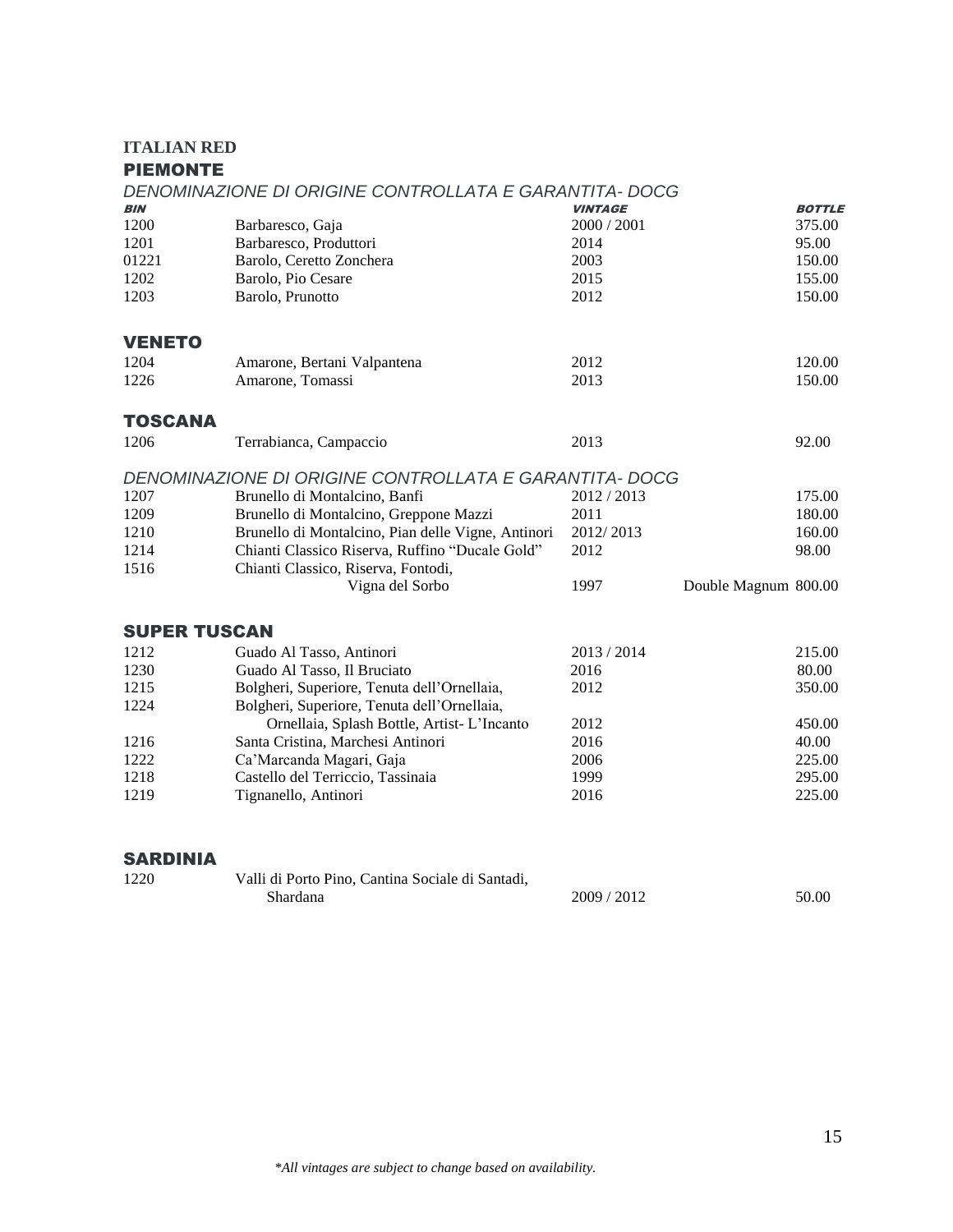# **SPANISH RED** CASTILLA Y LEÓN

| <b>BIN</b>     |                                             | <b>VINTAGE</b> | <b>BOTTLE</b> |
|----------------|---------------------------------------------|----------------|---------------|
| 1322           | Vega Sicilia, Valbuena                      | 2011           | 300.00        |
| 1323           | Vega Sicilia, Unico                         | 2007           | 1100.00       |
|                | <b>RIBERA DEL DUERO</b>                     |                |               |
| 1304           | Hacienda Monasterio, Cosecha, Tempranillo   | 2009           | 150.00        |
| <b>RIOJA</b>   |                                             |                |               |
| 1324           | Bodegas Muga, Prada Eno Gran Reserva        | 2009           | 230.00        |
| 1305           | Torres, Mas la Plana, Cabernet Sauvignon    | 2012           | 140.00        |
| 1306           | Marqués de Cáceres, Crianza                 | 2014           | 40.00         |
| 1307           | Marqués de Cáceres, Reserva                 | 2014           | 85.00         |
| 1308           | Marqués de Riscal, Baron de Chirel Reseva   | 2010 / 2013    | 145.00        |
| 1309           | Marqués de Riscal, Reserva                  | 2012           | 42.00         |
| <b>PRIORAT</b> |                                             |                |               |
| 1310           | Black Slate Porrera VI de la Vila, Garnacha | 2015           | 80.00         |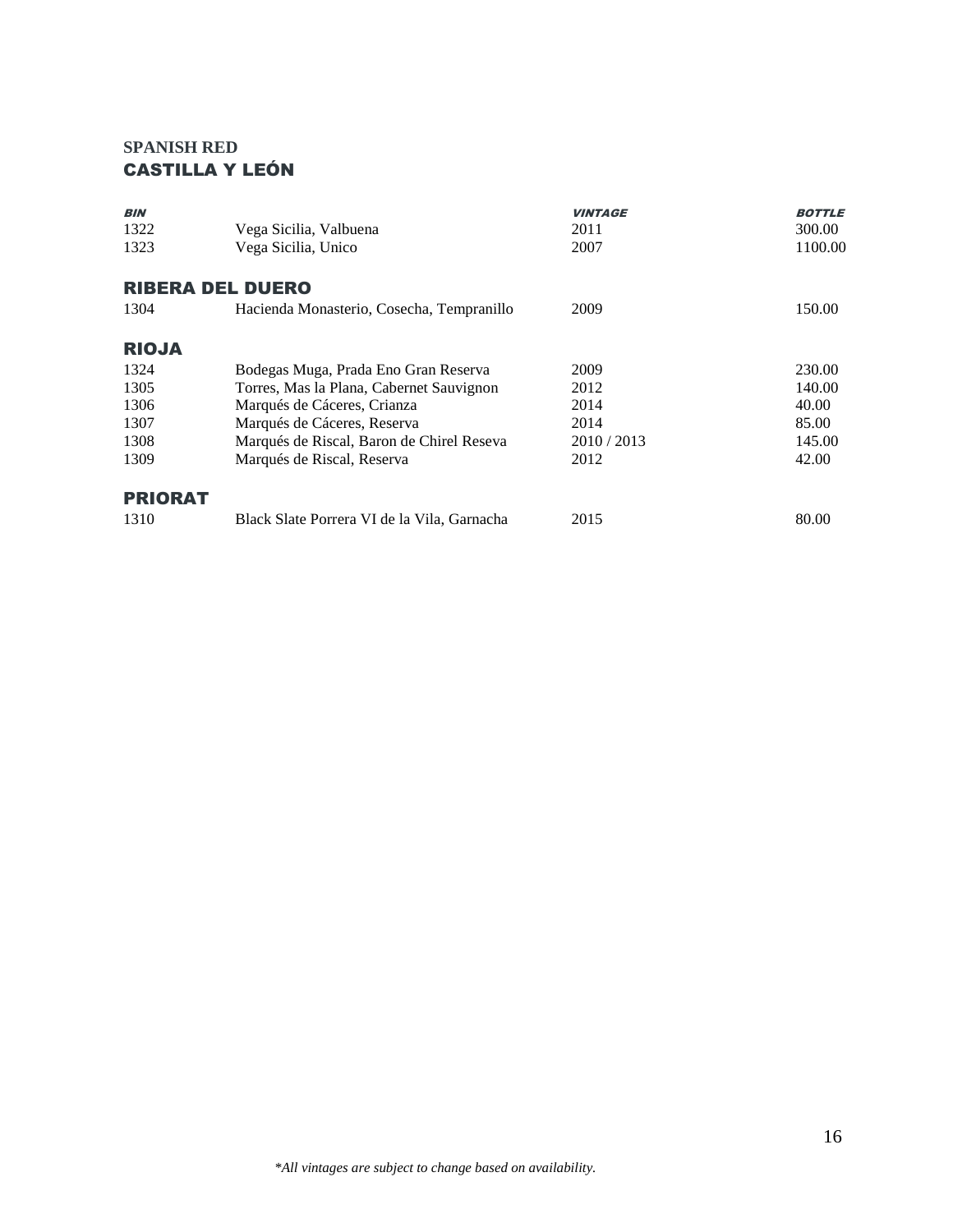## **SOUTHERN HEMPISHERE REDS**

| <b>ARGENTINA</b>   |                                                                                                  |           |        |
|--------------------|--------------------------------------------------------------------------------------------------|-----------|--------|
| 1333               | Achaval Ferrer, Malbec, Mendoza                                                                  | 2016      | 75.00  |
| 1312               | Caro, Domaines Barons de Rothschild-Nicolas                                                      |           |        |
|                    | Catena Malbec/Cabernet Sauvignon                                                                 | 2015      | 140.00 |
| 1315               | Tikal, Jubilo, Mendoza                                                                           | 2004      | 125.00 |
| 1330               | Clos de los Siete, Malbec Blend                                                                  | 2014      | 68.00  |
| 1331               | Terrazas Malbec Cheval Des Andes                                                                 | 2014      | 175.00 |
| 1325               | A Lisa, Bodega Noemia, Malbec, Patagonia                                                         | 2017      | 64.00  |
| <b>AUSTRALIA</b>   |                                                                                                  |           |        |
| 1450               | Penfolds, Bin 169, Cabernet Sauvignon                                                            | 2010      | 600.00 |
| 1402               | Penfolds, Bin 389, Cabernet Sauvignon/Shiraz                                                     | 2014      | 165.00 |
| 01410              | Penfolds, Max's Shiraz / Cabernet                                                                | 2016      | 68.00  |
| 1403               | Penfolds, Grange, Shiraz                                                                         | 1997      | 895.00 |
| 1403               | Penfolds, Grange, Shiraz                                                                         | 2004      | 895.00 |
| 1404               | Penfolds, St. Henri, Shiraz                                                                      | 2013      | 175.00 |
| 1405               | Two Hands, Gnarly Dudes, Shiraz, Barossa                                                         | 2013/2016 | 95.00  |
| 1406               | Two Hands, Lilly's Garden, Shiraz, Barossa                                                       | 2015      | 175.00 |
|                    | <b>SOUTHERN AUSTRALIA</b>                                                                        |           |        |
| 1401               | Greg Norman, Limestone Coast, Shiraz                                                             | 2013      | 42.00  |
| <b>NEW ZEALAND</b> |                                                                                                  |           |        |
| 1407               | Cloudy Bay, Pinot Noir, Marlborough                                                              | 2015      | 115.00 |
|                    | <b>SOUTH AFRICA</b>                                                                              |           |        |
| 1409               | The Chocolate Block, Syrah-Grenache Blend                                                        | 2016/2017 | 95.00  |
|                    |                                                                                                  |           |        |
| <b>CHILE</b>       |                                                                                                  |           |        |
|                    | <b>REGION DEL ACONCAGUA</b><br><b>VALLE DE CASABLANCA</b>                                        |           |        |
| 1316               | Cono Sur 20 Barrels, Pinot Noir                                                                  | 2013/2015 | 85.00  |
|                    |                                                                                                  |           |        |
|                    | <b>REGION DEL VALLE CENTRAL</b><br><b>VALLE DEL COLCHAGUA</b>                                    |           |        |
| 1317               | Clos Apalta, by Lapostolle                                                                       | 2007      | 320.00 |
|                    | <b>VALLE DEL MAIPO</b>                                                                           |           |        |
| 1320               | Almaviva, Philippe de Rothchild & Concha y Toro<br>Cabernet Sauvignon, Carmenère, Cabernet Franc | 2010      | 295.00 |